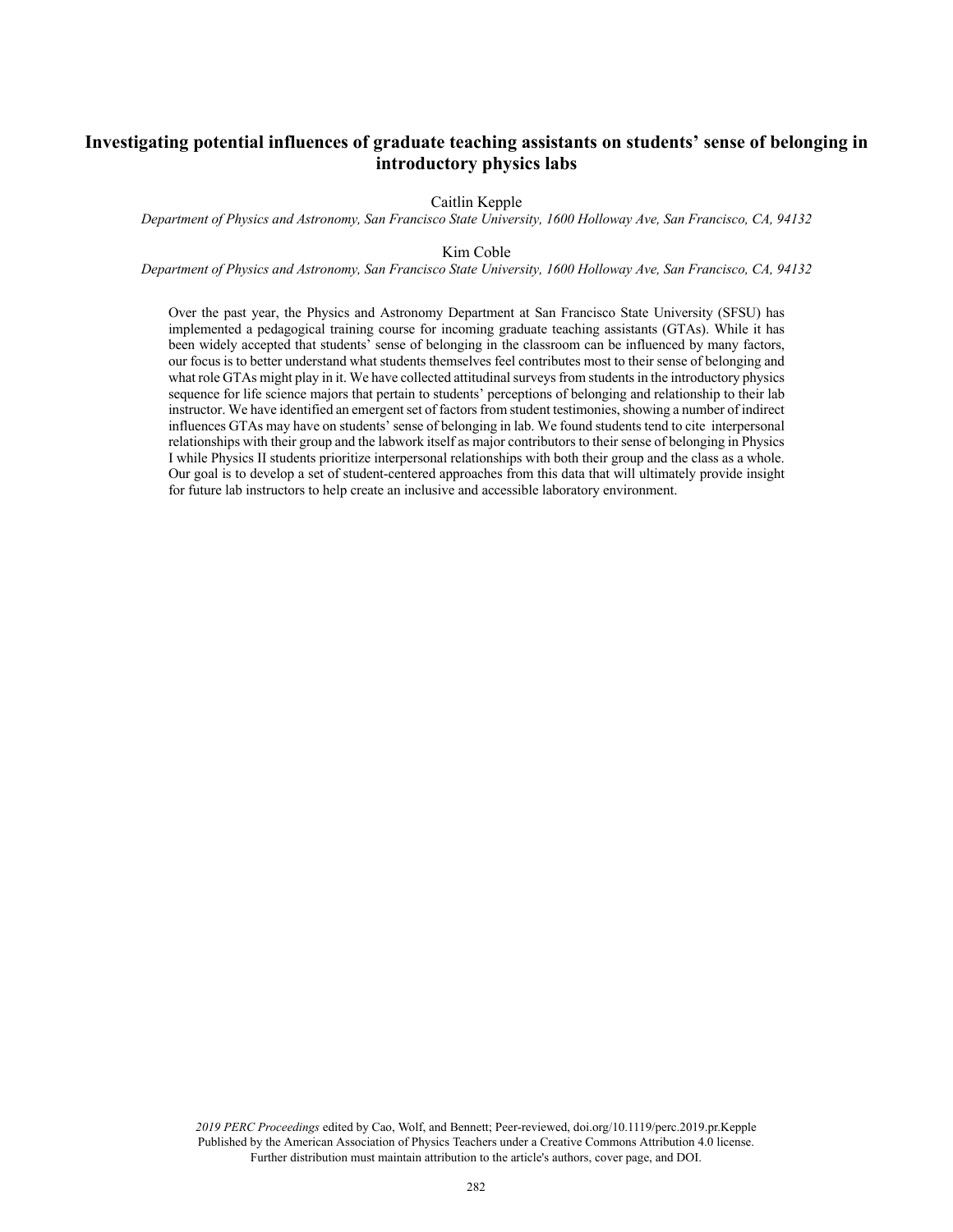### **INTRODUCTION**

# **A. Giving voice to under-represented students' opinions**

 As the physics education community continues to study the experiences of students in the classroom, there is a growing recognition of the need to include equity considerations in those experiences. In particular, a number of recent studies have shown that students' academic sense of belonging in the classroom can ultimately influence their self-efficacy, motivation, and intentions to persist in the field [1-3]. Here we define students' sense of belonging similar to that of Lewis et al. (2016), as the extent a student feels valued, accepted, and a legitimate member of the scientific community [4]. Because the vast majority of the students we consider in this study are not physics majors, we consider both their sense of belonging in the physics laboratory classroom and in the scientific community in general.

 San Francisco State University (SFSU), where this study has been conducted, is a large public university of almost 30,000 students and is designated as a Hispanic-serving institution. It is one of the most diverse schools in the country with 35% of students identifying as Hispanic, 28% Asian, 19% White, 6% Black, 6% two or more races, and 6% unknown or other [5]. According to Estrada et al. (2018), historically underrepresented students in STEM fields are especially impacted by their ability to relate to those around them and feel part of the community [6]. Their research postulates that students who feel social inclusion in their academic community are more likely to develop a social identity related to their chosen field. With the growing movement to close opportunity gaps and recognize the many resources that underrepresented students bring to the classroom [7], considering their sense of belonging is essential for doing so.

 To give a more complete description of the factors that may contribute to belonging, we use the framework of Rainey et al. (2016) [8] in which they find that sense of belonging may be influenced by students' interpersonal relationships (social relationships with peers/instructor [9]), perceived competence (feels like they understand subject matter [10,11]), personal interest (in the material), and their science identity (feels personal connection with science, e.g. [10,11]). In this paper we hope to both utilize and build on to this framework in order to understand how a diverse student population, such as the students at SFSU, can be best represented in this context.

### **B. Instructor influence on student belonging in lab**

 For undergraduate students, participating in labs can be influential in not only re-iterating content learned in lecture, but also fostering connections with peers and instructors. Because labs are collaborative, interactions between Graduate Teaching Assistants (GTAs) and students can set the tone for how students develop interpersonal relationships in their field for the rest of their college experience [12,13].

 For graduate students, there is often an expectation to teach during at least the first year or two while earning a graduate degree. Many see it as a way to gain teaching experience, getting a small taste for being a college professor. As lab instructors, GTAs have the ability to set classroom norms and expectations, which implies that many of the predictors for students' development of belongingness in science can be influenced by GTAs. Specifically, GTAs are responsible for setting the stage of how students should conduct experiments, work in a collaborative group, and act in a scientific community [14].

 Almost all undergraduate students in STEM are required to take a number of laboratory-based courses during their undergraduate degree. However, very little of this experience is likely to be in physics as most majors only require one or two semesters of physics. This means the GTA for a physics lab is one of the first "physicists" students get to know, aside from their lecturer, which can impact how students imagine themselves doing physics. GTAs themselves come into graduate school likely having quite a bit of lab experience, and possibly strongly-held beliefs about what the goal of an undergraduate laboratory class should be [15]. These experiences and beliefs about physics play a major role in how they choose to facilitate the lab. This underscores the importance of GTA training on how to teach physics and perhaps more importantly, how to interact with and support students who may not have the same relationship with the subject as GTAs [16].

 The transition between being a student and instructor has been increasingly studied in recent years, which has been met with a resounding call for GTA training as future physics educators [17]. During the Fall 2018 semester, SFSU implemented a GTA pedagogical training course that is required for all incoming graduate students who wish to teach in the Department of Physics and Astronomy. This course, which was initiated by the second author of this paper, maintains explicit goals for GTAs to become aware of how they affect students' sense of belonging and to develop a well-defined set of methods for encouraging belonging. To that end, this paper is part of a larger study aiming to examine how the pedagogical knowledge and student-centered practices of GTAs can impact students' sense of belonging in lab. For this particular paper, our research questions are:

# *1. What do students perceive as the major contributors and/or barriers to their sense of belonging in physics lab and in the scientific community?*

*2. What are the potential roles of GTAs affecting studentperceived sense of belonging in a scientific environment?*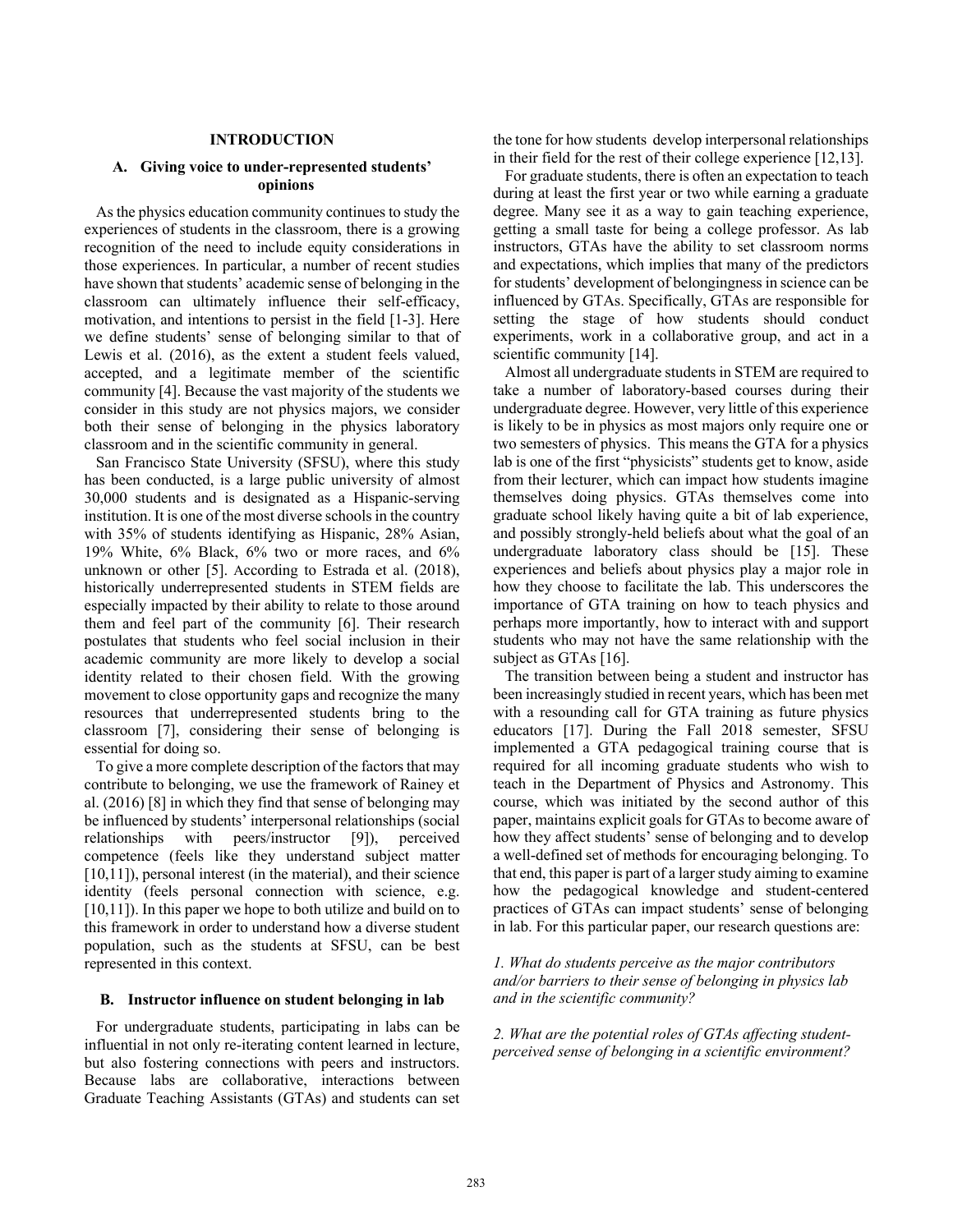### **I. METHODS**

# **A. Student population and setting**

 While the Physics Education Research community has worked to provide a well-defined set of characteristics that contribute to students' sense of belonging in science, it is important to explore this in a variety of institutional contexts [18]. It is easy for the experiences of those who are typically underrepresented in the field to fall outside research conducted on majority populations, causing these students to feel further marginalized [19]. With this in mind, as SFSU begins the process of reforming its own physics lab curriculum, we wish to better understand how students from a wide range of backgrounds define their sense of belonging and investigate both potential barriers and contributors to their sense of belonging.

 As with most institutions, students who enroll in lower division physics and astronomy courses at SFSU are almost all non-physics majors. Our focus for this paper is on students in the algebra-based physics courses, most of whom are biology/life sciences majors. At SFSU, the algebra-based physics track is composed of two semester-long courses that each have a 3-unit lecture component and 1-unit lab component. The labs themselves are almost all taught by GTAs, with a few taught by lecturers in the department. It should also be noted that students are required to pass both the Physics I lecture and lab courses before being permitted to take Physics II. The current lab curriculum uses verification-style labs on different topics each week.

### **B. Sense of belonging survey instrument**

 Over the course of the Fall 2018 and Spring 2019 semesters, we gave Physics I and II students a number of surveys looking at students' self efficacy in lab process skills, self-reported approaches to lab, and sense of belonging. This paper will exclusively focus on results from the sense of belonging portion of the surveys.

 The survey was a post-instruction attitudinal survey with Likert-style questions taken from the SF Build Illuminating Pathways survey [20], measuring sense of belonging, science identity and perceptions of the classroom environment. This was followed by four free-response questions asking students directly about their sense of belonging in lab. In the open-response portion of the survey, students were asked what factors from the lab contributed the most to their sense of belonging in a scientific environment and whether their sense of belonging had ever been challenged (what we consider "barriers"). If so, they were prompted to give an example of a time they felt this way and why.

# **C. Data collection**

 The sense of belonging survey was distributed through an online form, which students could complete either in class or at home. Table I shows the number of respondents from both semesters for each course.

TABLE I. Number of participants taking the post-semester lab survey; N-participants (% of total enrollment).

| Course     | <b>Fall 2018</b> | Spring 2019   |
|------------|------------------|---------------|
| Physics I  | 53 (18.6%)       | $111(42.5\%)$ |
| Physics II | 71 (34.6%)       | 52 (28.4%)    |
| Total      | 124(25.3%)       | 163(36.7%)    |

 For many of the lab sections, students were told the surveys would count as part of the participation grade. However this was not the case across the board, resulting in a lack of consistent participation for students from Physics I to Physics II. From this we were not able to track a significant number of students longitudinally from one course to the next. Instead, we chose to compare responses from Physics I to Physics II, assuming those who are in Physics II have had more exposure to physics content and laboratory methods. This extra exposure, or persistence to continue with their degree, could have implications for perceived competence in skills, science identity, and overall sense of belonging in science [3]. Thus we are interested in seeing if the factors contributing to sense of belonging are different in Physics I and Physics II.

 We performed a Kruskal-Wallis test (KW test) for each Likert-style question to ensure the validity of combining responses from all lab sections of each course/semester [21].

#### **III. RESULTS**

 In analyzing the free-response sections of the survey for themes, we were able to find both positive and negative examples of each of the components of sense of belonging in Rainey et al.'s framework, including *Interpersonal Relationships*, *Perceived Competence*, *Personal Interest*, and *Science Identity*. We found that students' responses tended to cluster in some categories much more than others. Furthermore, many students tended to make distinctions between a supportive lab group versus feeling support from the class as a whole. This detail prompted us to subdivide the *Interpersonal Relationships* ("IR") category into three subthemes: *IR-Group*, *IR-Instructor*, and *IR-Classroom*.

 We found two additional categories not seen in Rainey et al.'s framework. Many students cited that simply coming to lab, doing the labwork, or using the equipment is what helped them feel a sense of belonging. We call this additional category *Lab Participation and Content*. We encapsulate students' responses that "nothing in particular" about the lab contributed to their sense of belonging as a category of "*Nothing*."

 Figure 1 shows the distribution of students' responses for factors that positively contribute to their sense of belonging in a scientific environment and Figure 2 shows the frequency of barriers, as discussed earlier in the paper. Percentages do not add up to 100%, as student responses can be coded in multiple categories.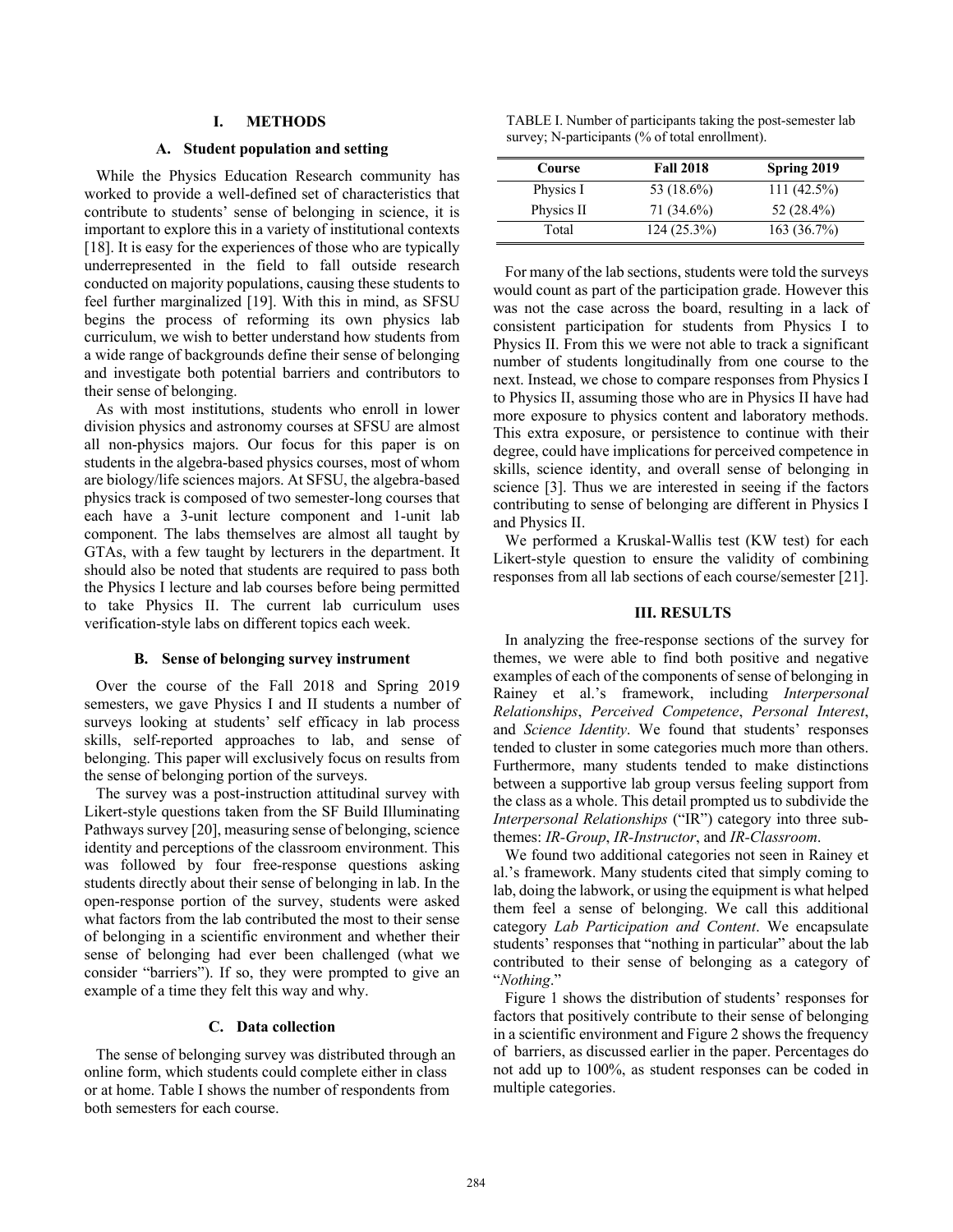

FIG. 1. Student-reported factors from lab that contribute to sense of belonging in a scientific environment. From left to right,  $N = 43$ , 67, 99 , and 50.

 The number of students who answered the free-response questions is smaller than the number of students who took the survey overall, thus we have included these N for each semester/course in the figure captions.

 For essentially all groups who took the survey during these two semesters, a large portion of students felt their sense of belonging was reinforced by their groupmates specifically, which we classify as *IR-Group*. For those that cite the class as a whole as contributing to their belonging, which may include but is not limited to: feeling a sense of community, support from other peers in general, or feeling their identity is well represented in the class, we classify as *IR-Classroom*. The *Lab Participation and Content* category is also prominent for all groups, which from students' responses seemed to differ from any category in the exisiting framework. We also notice few to almost no responses that match *Personal Interest* or *Science Identity*, which may be due to the fact that the survey was given to algebra-based students in a physics lab, thus students may not feel the physics lab specifically contributes to their overall science identity.

 We find that there is a difference in what students feel are the major contributors to belonging between Physics I and Physics II. Much of the current research on students' sense of belonging emphasizes the importance of interpersonal relationships in lab [4], which we find is indeed the case for both Physics I and Physics II students. Both classes identify *IR-Group* as one of the most important contributors, however more Physics II students than Physics I cite *IR-Classroom* as being important to their sense of belonging. In addition, more Physics I students than Physics II attribute the labwork itself as a contributor to their sense of belonging.

 Factors students attributed as posing as barriers to their sense of belonging included similar themes from the existing framework, such as negative *Interpersonal Relationships*



FIG. 2. Student responses to whether their sense of belonging had ever been challenged ("barriers" to belonging). From left to right,  $N = 45, 68, 93$ , and 48. The majority of students reported no barriers to sense of belonging.

(with other students, the GTA, or non-specific), low *Perceived Competence,* and lack of *Science Identity/ Interest*. In addition, students reported other factors, such as the labwork as being too difficult (*Course Content)*, feeling marginalized in class, non-lab related factors, or "*neutral*." Here we use the code *Marginalization* as students having felt they were treated unequally or that their identity was not equally represented in the class.

 From Figure 2, we immediately see that approximately 50- 60% of students (or more, in the case of Fall 2018 Physics I) reported that their sense of belonging had not been challenged. For both semesters, a larger proportion of Physics II than Physics I students responded Yes (their sense of belonging had been challenged). Furthermore, we see higher rates in student-reported feelings of *Marginalization* in Physics II than Physics I. However, for all groups except Fall 2018 Physics II, we found that the dominant barrier to sense of belonging was *Low Perceived Competence* in the subject material.

 Figure 3 summarizes student responses for the Likert-style statements relevant to our research questions. While most of the statements in the survey focused on students' perceptions of GTAs, we also included statements inquiring about their sense of belonging and science identity. The 5-point scale had a range from "Strongly Agree" (light green) to "Strongly Disagree" (dark purple). We notice that the majority of students report "Agree" or "Strongly Agree" and less than 25% of students report "Disagree" or "Strongly disagree" for almost all questions in the survey (including those statements not included in the figure). We also observe that the statement regarding students' feelings of whether their personal and family history is valued in class is by far the lowest-scoring category for all groups.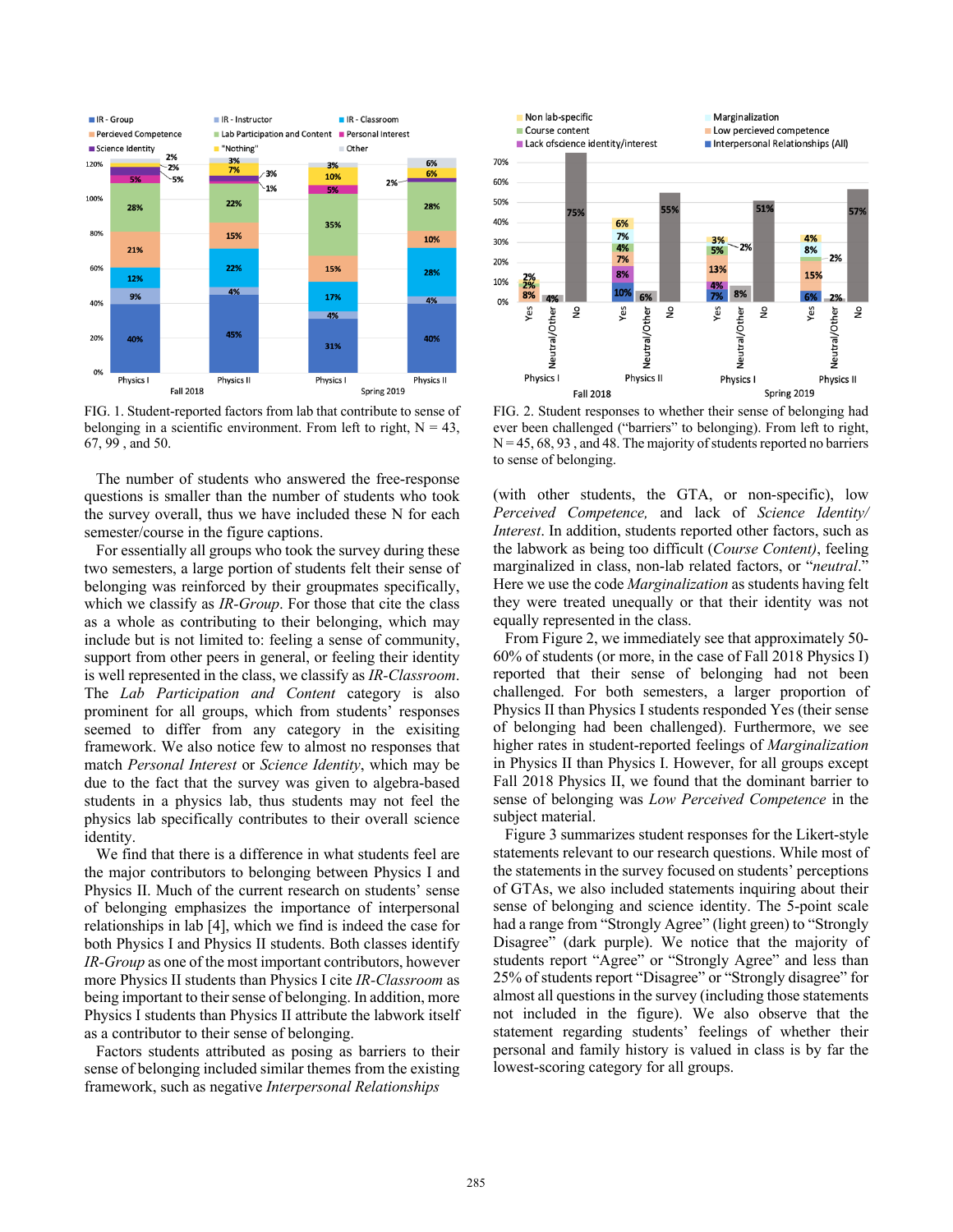

FIG. 3. Survey responses from the Likert-style questions taken from the SF Build Illuminating Pathways survey.

#### **IV. DISCUSSION**

 GTAs teaching labs at SFSU generally have very little influence on the curricular material, the most being how they introduce the topic at the beginning of class. Even so, it is usually left up to the discretion of the GTA to decide the tone for their class and what type of classroom atmosphere they wish to have. As the primary instructor for the course, GTAs then have the option to encourage more or less collaborative learning between groups, and are generally responsible for fostering a sense of teamwork within groups if they wish to do so [13]. This results in GTAs having much more influence on the overall classroom environment and interpersonal relationships than the labwork itself. In Figure 1 we saw that students in Physics II prioritized *IR-Group*, and *IR-Classroom* more than Physics I and also mentioned *Lab Participation and Content* less than the Physics I classes. From this we can say that as students move from Physics I to Physics II, the GTA plays an increasing role in helping develop this sense of belonging as it applies to classroom atmosphere and peer-peer interaction. Even though students rarely mention GTAs outright as contributing to their sense of belonging, GTAs have an indirect influence on sense of belonging through their role in developing interpersonal relationsips between groups and the class as a whole.

 We notice the themes from Figures 1 and 2 are similar, meaning the same factors might be supporting some students but not others. In Figure 3 we see that the lowest scoring question relates to whether students feel their personal and family history is valued in class. These results point us in potential directions for growth to better meet the needs of underrepresented groups in STEM.

 The next step for this project is to analyze additional data from GTA interviews and surveys taken from Summer/Fall 2018 to determine how GTAs feel they impact the overall classroom atmosphere and individual group dynamics. We will also analyze existing data from additional student surveys (e.g. CLASS, SPSI, ECLASS [22-24]) that we feel will further elucidate this narrative of shifting priorities and perceptions as students progress from one level to the next. We feel it would be worth investigating further as to which demographic populations cite particular contributors vs. barriers to belonging [18]. The final step will then be to match students with GTA responses to track whether the methods described by GTAs are contributing to students' sense of belonging.

#### **V. CONCLUSIONS**

 While we have been able to obtain a better understanding of how GTAs might affect students' sense of belonging in lab, it is clear that students do not attribute their sense of belonging to GTAs or instructors directly, but rather indirectly. We also see a shift in the most dominant contributors from Physics I students to Physics II. Physics I students felt that their relationship with their lab group and the labwork itself were most important, while students in Physics II felt that these, as well as the interactions they had with the class overall were significant.

 A higher percentage of students in Physics II reported various barriers to their sense of belonging for both semesters. The coded responses for both barriers and contributors had a considerable amount of overlap. We also notice from the Likert-style questions that there is room for growth when it comes to students feeling that their personal and family history is valued in the classroom.

 For the future of this project, we plan to apply this framework of student-reported contributors and barriers to belonging to the practices of GTAs. Our ultimate goal is to help new GTAs understand their role in fostering belonging and helping them develop a set of effective, student-centered practices as lab instructors.

#### **ACKNOWLEDGMENTS**

 The development of this project has been primarily supported by SF BUILD. SF BUILD is funded by the NIH Common Fund Linked grants: UL1 GM118985, TL4 GM118986, and RL5118984. Additional funding support has been provided by San Francisco State University.